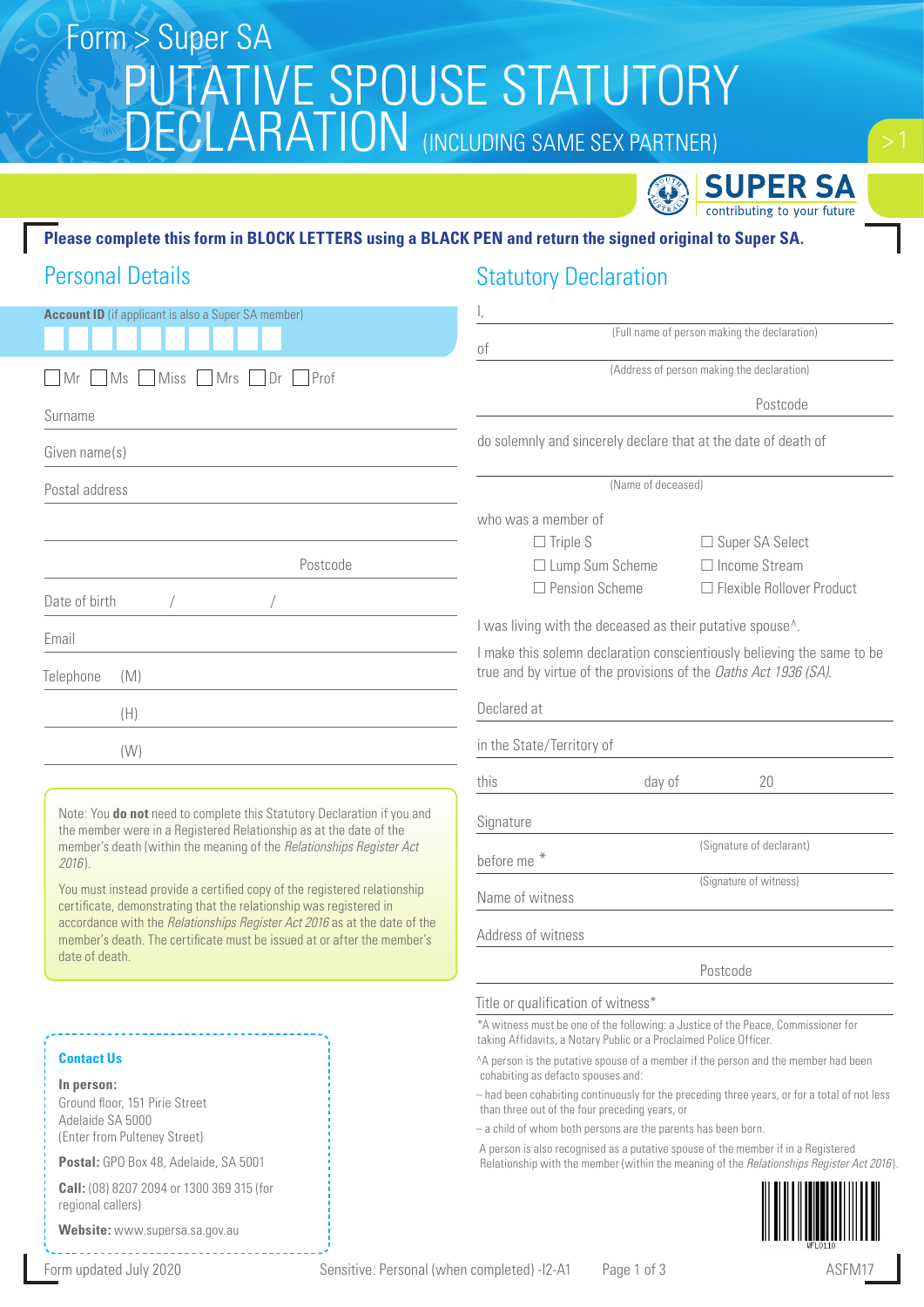# PUTATIVE SPOUSE STATUTORY DECLARATION (INCLUDING SAME SEX PARTNER) Form > Super SA



#### **Please complete this form in BLOCK LETTERS using a BLACK PEN and return the signed original to Super SA.**

**In support of the above declaration please provide the following information:**

1. Please provide the name(s) and date(s) of birth of any child/children of whom the deceased and yourself were the natural parents.

| Surname | Given name(s) | Date of birth |
|---------|---------------|---------------|
|         |               |               |
|         |               |               |
|         |               |               |

2. What was the date upon which you commenced living with the deceased as their putative spouse on a genuine domestic basis, having the distinguishing characteristics of a married relationship?

3. Were you residing with the deceased while you were their putative spouse?  $\Box$  Yes  $\Box$  No (go to 6)

4. Were there any periods of time when you were not residing with the deceased while you were the deceased's putative spouse?

| $\Box$ Yes $\Box$ No |
|----------------------|
|----------------------|

5. If YES, please provide details of when you separated and recommenced living together. Please provide information for the four years prior to the date of death:

| Ceased |  | Recommenced |  |  |
|--------|--|-------------|--|--|
| Ceased |  | Recommenced |  |  |
| Ceased |  | Recommenced |  |  |

6. If you did not reside with the deceased while you were their putative spouse, please provide details of your living arrangements:

7. Please provide details of any real estate or other major assets owned jointly by you and the deceased (including supporting documentation):

8. Please provide details of any joint liabilities that you shared with the deceased (including supporting documentation):

9. Please provide details of pooling of resources between you and the deceased (eg joint bank accounts or similar accounts, including supporting documentation):

10. What were the arrangements between you and the deceased for payment of household expenses, ie who paid what proportion? (Please supply supporting documentation if possible):